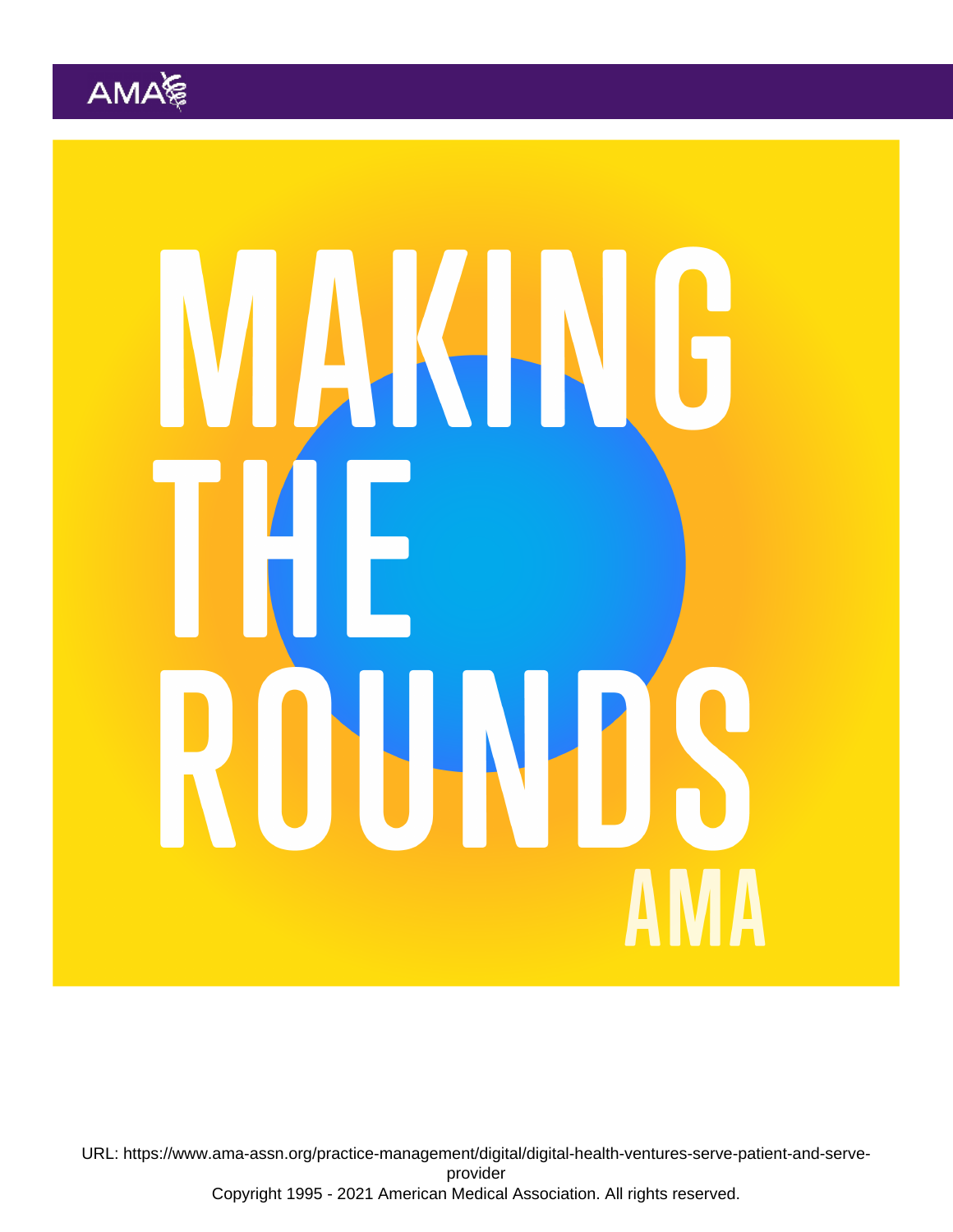Making the Rounds

Digital health ventures to "serve the patient and serve the provider"

Mar 9, 2022

- **Listen on Simplecast**
- **Listen on Apple Podcasts**
- **Listen on Spotify**

## Featured topic and speakers

In this episode of Making the Rounds, Aaron Martin shares his experience launching digital platforms that help manage patient care. Aaron Martin serves as executive vice president and chief digital officer at Providence and is managing general partner of Providence Ventures. This episode is part of the Health IT series by the MSS Committee on Health Information Technology, hosted by Skyler Burke, medical student at Washington State University College of Medicine.

## Speaker

Aaron Martin, executive vice president, chief digital officer and managing general partner, Providence Ventures

## Host

Skyler Burke , medical student, Washington State University College of Medicine

Listen on the go to the full episode on [Apple Podcasts](https://podcasts.apple.com/us/podcast/brian-clay-md-on-how-managing-covid-19-crystalized/id1434891498?i=1000552680894), [Spotify](https://open.spotify.com/episode/51PiVxQ6r7pwLkTWhVHI2v?si=af87c1e7b35345ba) or [anywhere podcasts](https://ama-making-the-rounds.simplecast.com/episodes/brian-clay-md-on-how-managing-covid-19-crystalized-operations-for-data-and-telehealth-at-ucsd) are available.

## **Transcript**

Burke: Hello and welcome to Making the Rounds, a podcast by the American Medical Association. Today's episode is part of our Health IT series from the AMA Medical Student Section Committee on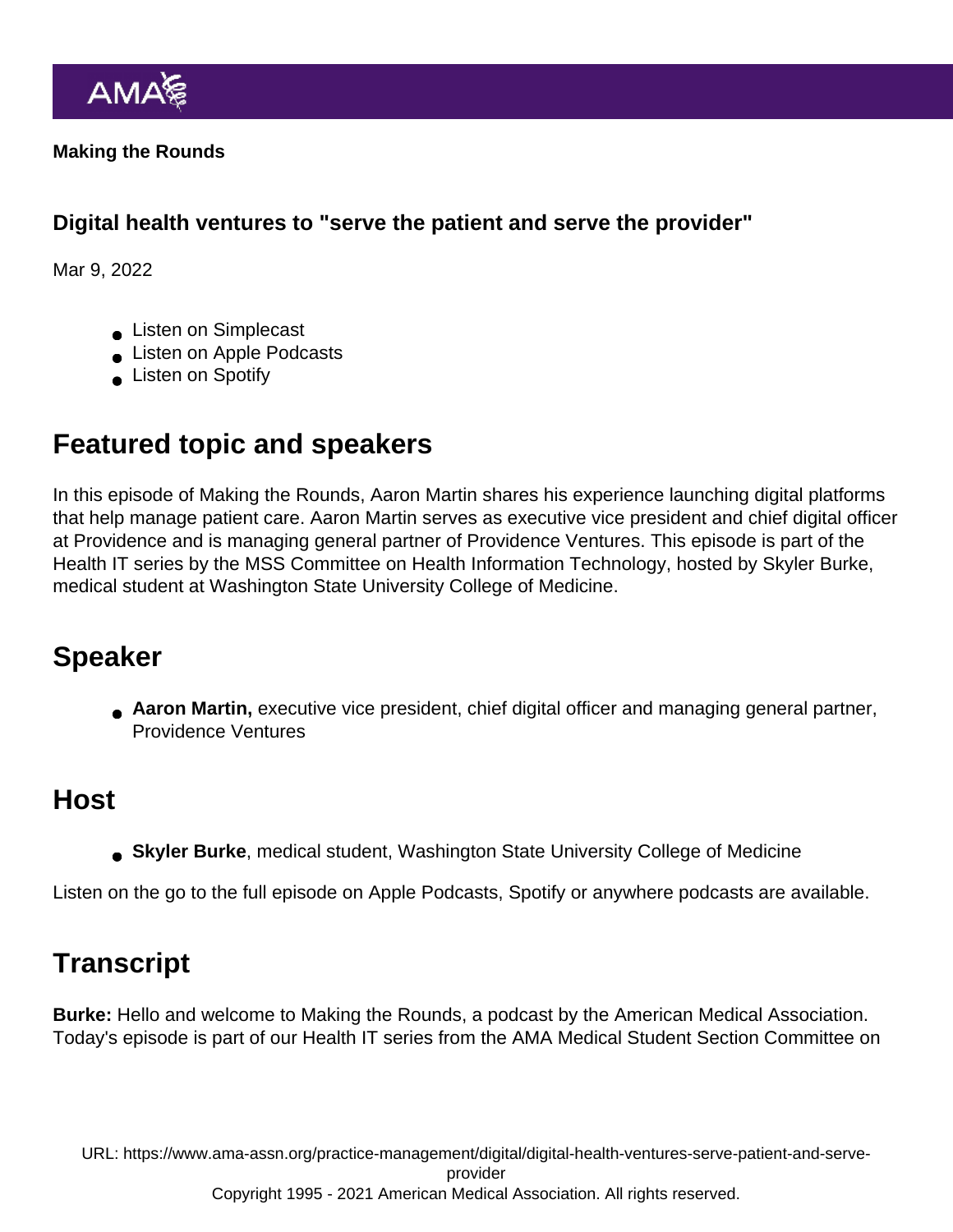Health Information Technology. My name is Skyler Burke. I'm a medical student at the Washington State University College of Medicine and I'll be your host for today.

Today, we're joined by Mr. Aaron Martin, executive vice president, chief digital officer for Providence St. Joseph's Health and managing general partner for Providence Ventures, which manages around \$300 million in venture capital across two funds. This VC group focuses on investing in and partnering with innovative companies and spaces related to health IT, including software devices, diagnostics and more. Thanks for being with us, Mr. Martin.

Martin: Yeah, thank you.

Burke: To get us started, can you explain to our listeners how you're involved in the health information and technology space? What are some things you're currently working on?

Martin: Yeah, my role at Providence, I've been here eight years, we're a large health system based in Seattle. I've got three components to my team. The first is marketing, so our in-and-outbound marketing and brand. The second is digital, which is there's an operating component to that and a venture studio component to it. The operating component to it is my team runs all the websites, the apps, anything the consumer, the patient sees.

Then we also have a venture studio that creates new companies. We've done that three times so far. We actually have invented technology and then spun it out, created, paired it up with management teams and created new companies, and spun them out of the organization.

Then the third part of what we've done is we've launched a venture fund now on our second fund, so \$300 million in total, two \$150 million funds with 28 portfolio companies, three of which again that we created but the other 25 we've found out in the market and invested in. That's a broad discussion about what my role is within the organization.

Burke: Thank you. Yeah, I wonder if you could talk a little about maybe a few of these companies that you are either on the board on or affiliated with that you're particularly excited about?

Martin: Yeah, absolutely. I mean, the most recent one that we've launched and we spun out is a company called DexCare. We spun that out last March. We've been working on that company for four years prior to spinning it out. Then after we spun it out, they signed another six health systems in a very rapid succession and then obviously grew very quickly, and then raised another 50 million in their second round just recently, so it's been kind of fast and furious there.

What they do that's really exciting is they allow patients who are seeking care sometime in the next, call it five minutes, so instantaneous care, all the way out to call it 48 hours, so think low acuity, sameday care. It's a platform that allows health systems to serve those patients incredibly efficiently, both in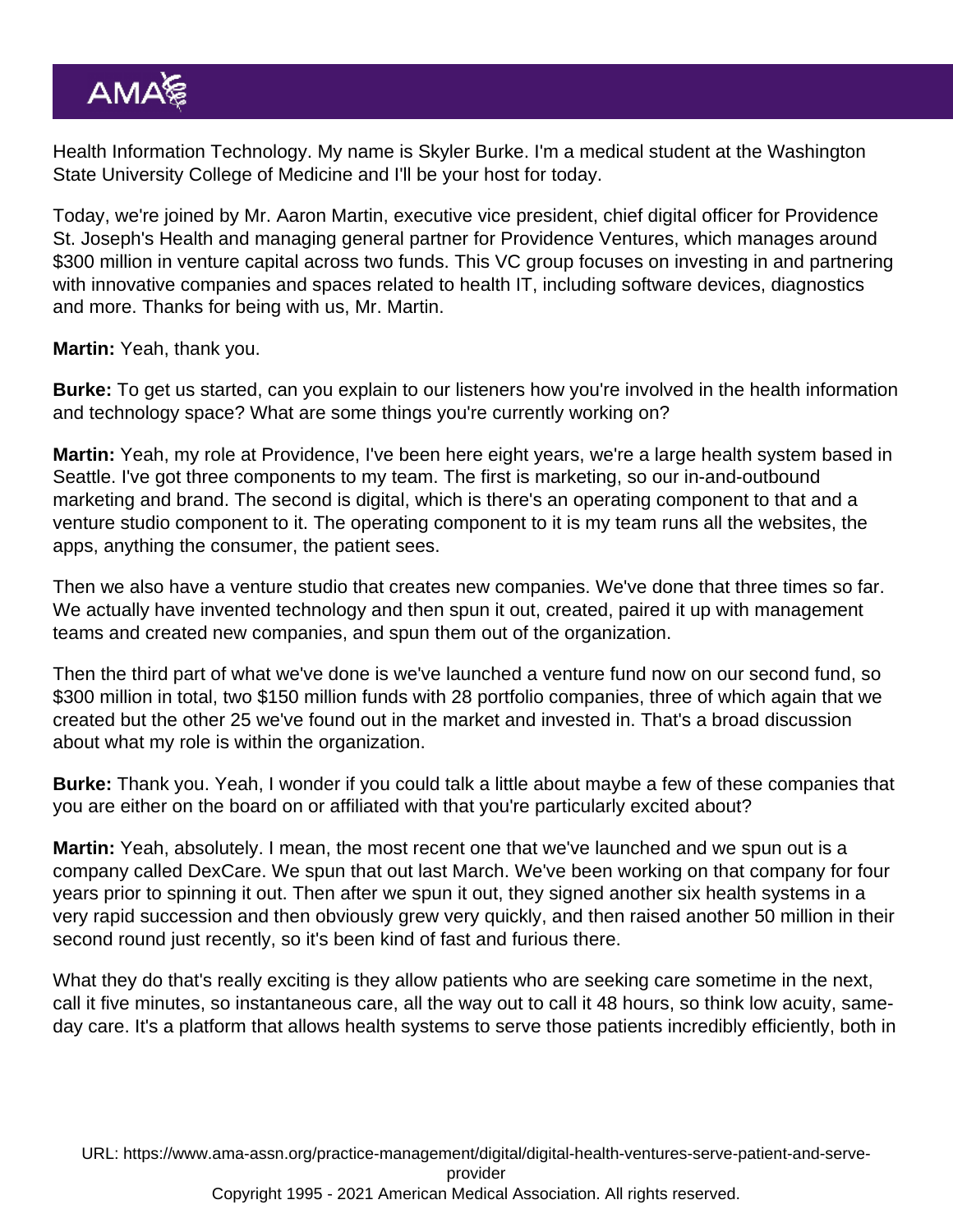a virtual way, through video visits, et cetera but then also scheduling them in appointments in retail health or urgent care and those types of things.

It's really this combined platform that really works. What it does is it goes out into the internet. It looks for patients through SEO, SEM and local, so basically, the different ways that people search on Google, et cetera, seeking care. It aggregates that demand, it routes them to the right venue of care that makes sense for them and then it does load balancing on back end, so that it makes sure that when the patient actually is looking for care within, say, a retail health setting or in a virtual visit, that they'll actually get access to the appointment that they need or they'll have very low wait times. It's a really efficient platform for this kind of same-day care use case. It's been growing really, really quickly. That's one example.

Another example is the second company that we spun out; a company called Wildflower Health. I think that's an example of how businesses can kind of evolve towards bigger and bigger offerings. They started off as a women's health platform, helping women navigate pregnancy in partnership with their OB, so it basically took everything you need to know about the pregnancy journey and then kind of T+3 years into pediatrics as a woman and then parsed that information out when it was relevant, right? Then what that did is it helped the OBs the physician side get the information that their patients need to them support them incredibly well during that journey and make their practice more efficient as well, so it's a good example of serving the patient and serving the provider.

Then the exciting that they've done recently is they're now moving into what are called "care bundles." What that means is they've taken that very high-level engagement. Most of their patients work with the app three or four times a week, for instance, because it's a very intense time during pregnancy, and they're starting to put care management around that and take risks and create these things called "pregnancy bundles," where it's insured episodes of care, working with the providers and with the insurance plans, and so they've become an even bigger business than they were day one.

Then the first company that we spun out four or five years ago was a company called Zealth. This was very relevant to clinicians. I think it's a really exciting technology, it's been adopted by 20 health systems so far. What it allows you to do is prescribe anything that is not a pharmaceutical like it was a pharmaceutical directly from the EMR, so if you've ever been, obviously, when you're in practice and you're prescribing through, say, Epic or Cerner or something like, say, atorvastatin, you can now prescribe an app, content, products or services that you're otherwise probably recommending to patients. Then you can see if the patient actually used that app, watched that video, read the article, et cetera, directly in the EMR and you don't have to go out of the EMR. It shows up in their Providence app as a card and it says, "Your physician has recommended that you watch this video," or you use this app or you buy this thing, this knee brace or whatever it might be.

We basically captured a lot of the interactions digitally, made it easier for physicians to do what they're already doing on a daily basis, which is recommending things outside of just the typical, "Take this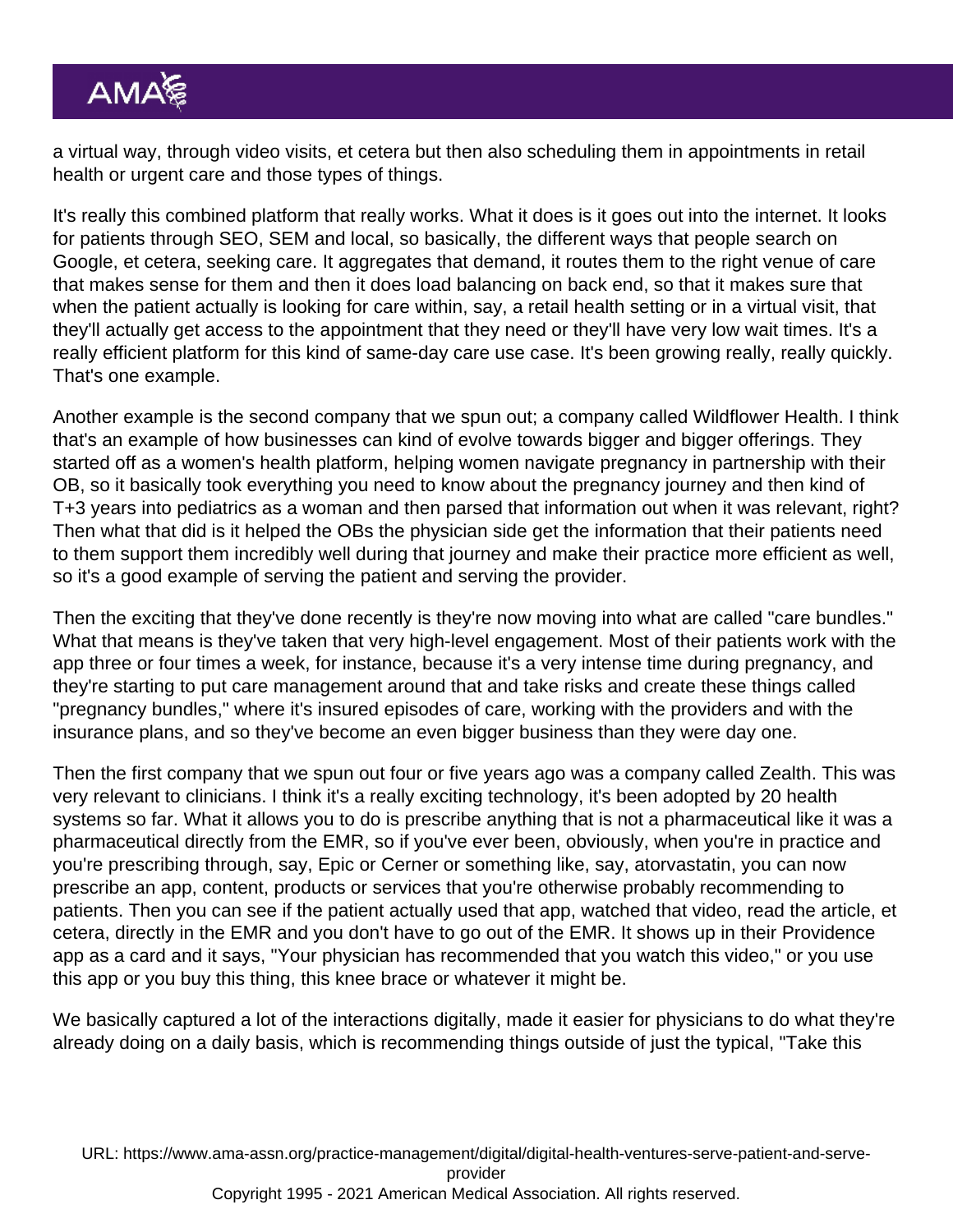drug," or ... It just made it a lot easier. Typically, they're handing over a piece of paper, let's say, or a patient loses it or what not, they can now prescribe it and see if the patient followed up. This is three examples. I got 28, so I could go on forever but those are three good examples.

Burke: Sure, sure. Yeah, it sounds somewhat similar to the Twistle platform.

Martin: Yep, yep. Yeah, we were also investors in Twistle. They do pre- and post-care management. A little bit different. It texts the patient to make sure that they're prepped correctly for the encounter and then it also follows up with them afterwards, yep.

Burke: Well, thank you for those examples. I think that's really helpful to indicate some of your experiences. Speaking of, I know you worked for Amazon for quite some time. I'm curious how that experience in traditional venture capitalism has compared and contrasted with what you're doing in health care VC. What would you say are some of the major differences between the two?

Martin: Yeah, Amazon is a large tech company. What I would say that I learned there was how does technology function at a very, very large scale? You could try things very quickly with very little effort. You can kind of plug-in new ideas into a demand stream that was already there, like a huge customer base. You can try ideas very rapidly, right?

When I started at Providence eight years ago, patients were barely online with us. As a matter of fact, I don't know if you know this but when I first started, you couldn't schedule as a new patient online. You had to already have an existing relationship with us, which was just absolutely crazy and absurd. What other industry do they make you come in and see them first before you can do something online with them? So, we changed that. We, of course, innovated pretty rapidly. But a lot of the digital platform that we built that now we are now seeing millions of patients per month on the Providence platform, it took a long time just to build that basic infrastructure and technology. That was one huge difference.

In terms of in the venture world, outside of health care, I did this podcast a while back with a good friend of mine named Julie Sandler. She runs a tech startup accelerator called Pioneer Square Labs based in Seattle. They do an incredible job and they mainly focus outside of health care. We compare it and contrast; how do you start and incubate businesses outside of health care versus within health care? There's several huge differences. One is it's a lot easier and a lot faster to test ideas outside of health care because people's lives aren't at stake, their health isn't at stake. The information is not as critical. You're not messing around with PII, typically, those types of things. So you can do, what are called "smoke tests" to determine if there's even interest in a product by running Facebook ads, right, like a product idea, for instance, right? That's a trick used outside of how health care. Within health care, you can't do that. You have to be a lot more planful, those types of things, I think.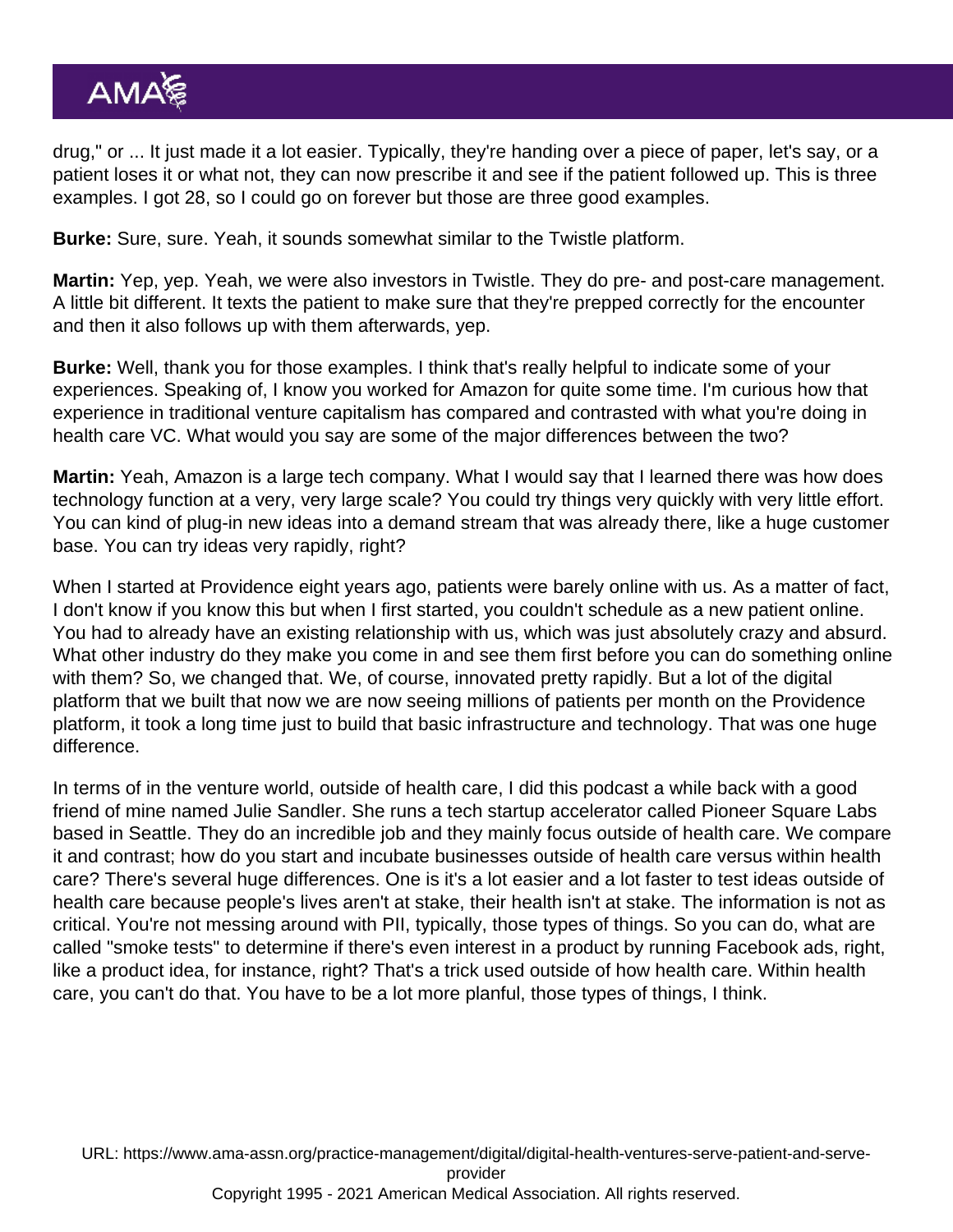But the flip side is within health care, there's a lot of obvious stuff that is, if you just pay attention to what goes on outside of health care, you can bring into health care. There's still a lot of really blockand-tackling basics to where you don't really have to determine whether or not there's demand for it. For instance, going back to online scheduling eight years ago, we didn't have to test the notion as to whether or not people wanted to schedule online with us, right? I mean, it's pretty obvious that people would want to do that because they do it every other part of their lives, when they're booking a table on OpenTable, when they're booking with Uber to take a ride or for a flight or a hotel reservation, et cetera.

It's kind of intuitive that these things would work within health care. I think we're still, for a lot of these services, pretty much in that area where we're just able to kind of cheat a little bit and see what's going on outside of health care and just bring it into health care. I mean, a lot of the technologies that my team is applying, well-worn outside of health care, now just being applied to health care.

Burke: Yeah. Thinking about some of those changes, what are some changes that you have maybe seen accelerated by COVID that you think are really going to be here to stay?

Martin: Yeah, I think digital-first health services are here to stay. There was this weird debate that I would have from time to time with folks in health care about, "Do patients really just want to come into the office and see their clinician all the time, versus is telehealth really needed, right?" I think that's been conclusively answered because you can see even post-COVID, when in-between spikes, you still see a much, much order of magnitude higher rate of telehealth adoption versus what it was kind of pre-COVID. I think that's a big part of it. I think it's also proven that health systems, if they're focused on a single objective, they can really, really execute well on technology challenges.

I think the other thing that's going to stick around is the use of AI, especially on a patient-facing basis. One of the things that we saw really scale in our response to the pandemic, especially in the early days, was Providence saw the first confirmed COVID case in the United States, so we've been at this the longest than pretty much anybody. When that first happened, we had no real scalable response for the amount of patients that were calling us or were going to be concerned about contracting COVID. It was a very scary situation. You got to think back to?—there was no PPE, there were no vaccines and there's very little known about the disease and its effects, so we had a lot of very concerned patients.

One way that we scaled our response was we built a partnership with Microsoft and with our clinical teams, we built an AI bot called Grace that we fortunately had built a couple of years before COVID or about a year before COVID and we scaled to respond to consumers or to patients who are concerned about, "What do I do? How do I kind of determine my level of risk? Should I go and get a telehealth visit? What should I do next?" Right, giving them advice in a conversational manner. It was far more scalable than, say, for instance, people trying to call into a call center for instance or, certainly, and we did not want them showing up at the ED because if they were healthy, we didn't want them getting infected and if they're infected, we didn't want them in, they're in reasonably good health, we wanted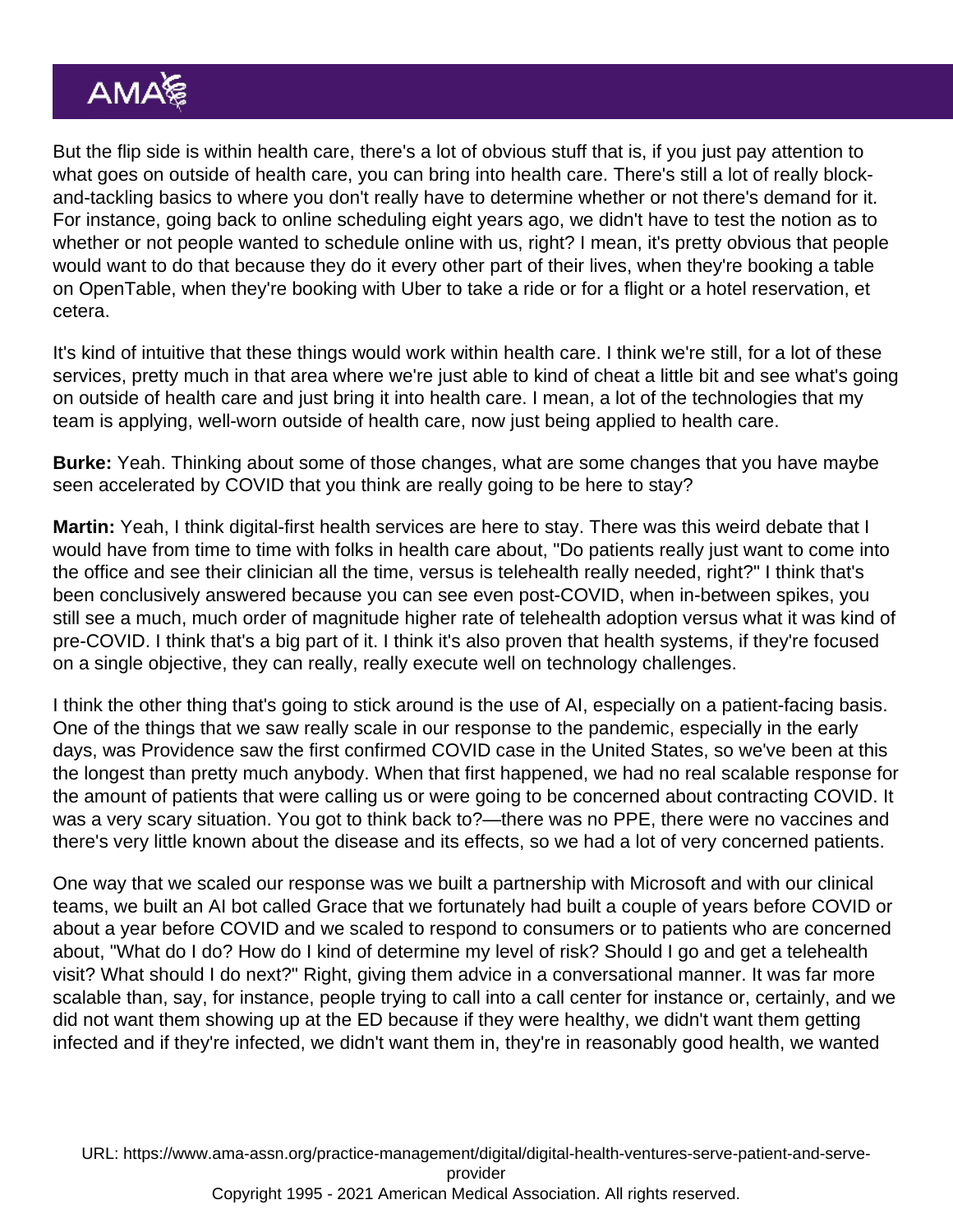to stay home until and so, that was another kind of technology that was really important.

The third kind of technology is remote patient monitoring. We use remote patient monitoring to remotely monitor thousands of COVID patients at scale to where we could have a single nurse keep an eye on hundreds of patients who, again, early in COVID were at-risk patients who had who may have had COVID symptoms but were doing well. We didn't want them coming into the hospital, we wanted them to stay at home and so what we did is we sent them a pulse ox and a thermometer, and this technology would reach out to them three times a day, check-in with them through SMS and through text, and then ask them to check their oxygen level and check their temperature. Then it would bring that information into a panel that allowed a nurse to determine if anybody's starting to decline, if they did decline, then we would reach out to them with a telehealth visit and then if they became severely ill or were concerned, we'd have them come in through the ED. These are the three technologies that really helped us get through in a meaningful way, telehealth, AI and remote patient monitoring. I think those three technologies are going to be very important in the future.

Burke: Yeah, that's a great point and it relates to this next question, in a blog post you mentioned earlier, you outlined some of the ways that health care systems and big tech companies work together. What do you envision this partnership might look like in the future?

Martin: Yeah, I wrote an article a few months back about when Google pivoted its health work and there was a bunch of stuff going on in the industry about, "Oh, big tech learned how hard health care is and they're retreating." My point was like, "God, I hope not," because if you don't have that level of technology being applied into a massive industry like health care that frankly is lagging way behind from a productivity standpoint relative to other industries, we're going to be in serious trouble as a society. I mean, there's just no way. These technology companies have the critical mass to develop very sophisticated AI, machine learning that can help the industry. My hope is that they'll continue to be engaged. I think what you're going to see them do is partner. Very few of them will compete in a meaningful way because their business is software and technology, their business isn't delivering health care services, right? Honestly, being a software vendor is a lot more profitable than being a health care service provider, so it doesn't even make any sense for them from an economic standpoint otherwise. I think you'll see a lot of that.

I think what you see with respect to Microsoft, they bought Nuance, which I think was a brilliant acquisition that's giving them access to really detailed information in terms of how AI could work meaningfully to support clinicians through voice-enabled AI. It also gets them really to understand clinical workflow because Nuance is typically embedded within these EMRs, right? I think you'll see more of those types of acquisitions, hopefully, from big tech that will get them to really understand health care at a deeper level. I'm hopeful that they'll be able to contribute meaningfully to the industry.

Burke: Great. Well, Mr. Martin, what are some of the ways that people can connect with you and follow some of your work?